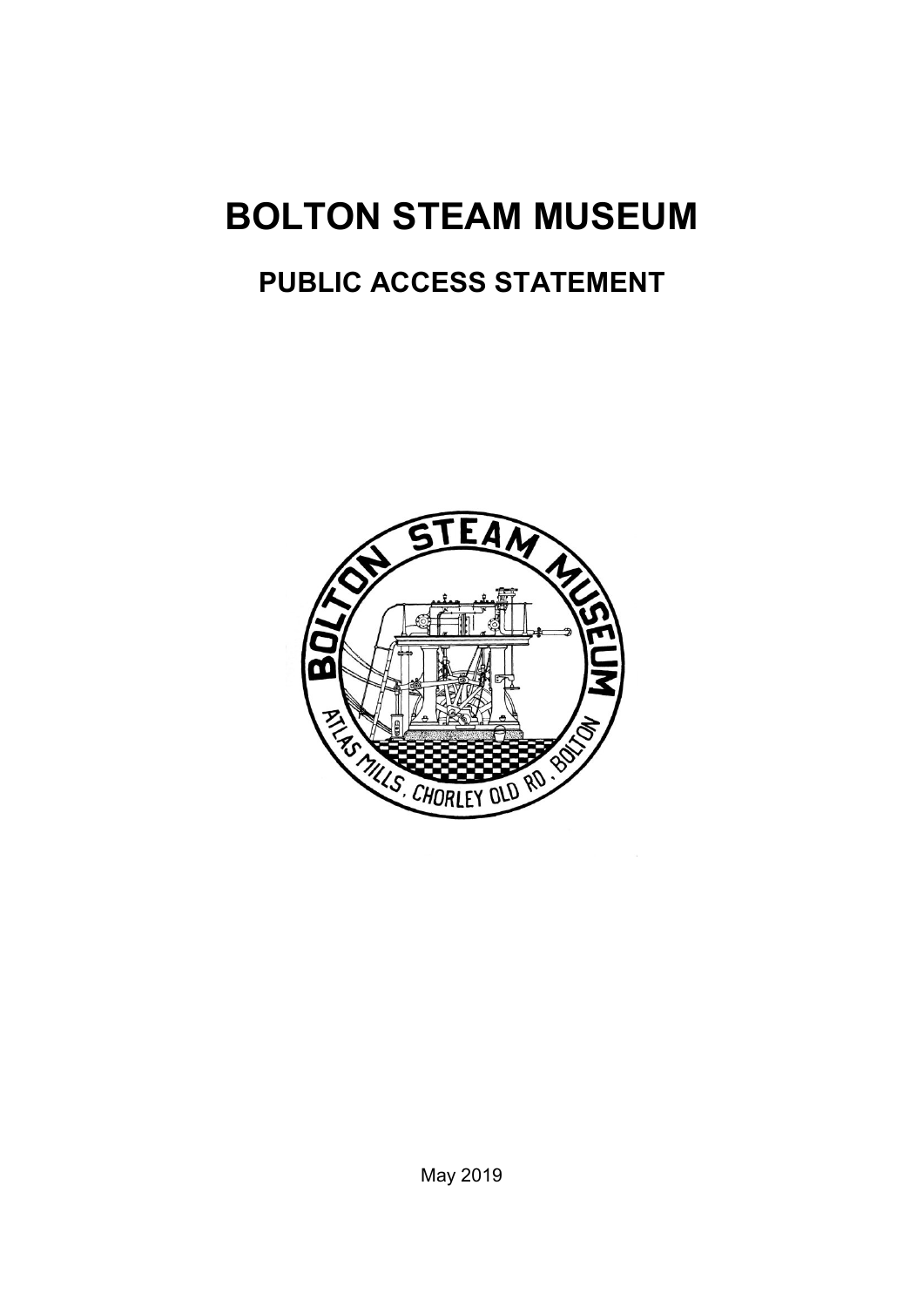# **BOLTON STEAM MUSEUM**

The Museum endeavours to provide a welcoming, helpful and caring service to all our visitors

The museum has been developed over the last 28 years on the site of the old Atlas Mills in Bolton. It was opened to the public on a regular basis in 2006 and displays a collection of 29 steam engines that used to provide power for the machinery in the textile mills throughout the north of England during the Industrial Revolution.

The museum is a registered charity (No 532259) and is run entirely by volunteers and is housed in an old Victorian warehouse that used to store the bales of raw cotton for the mills.

There is no admission charge, although donations are welcome to help with the running and development of the museum

cctv is in use both inside and outside the museum and images are therefore continuously recorded to ensure your safety and the security of the building and exhibits.

## **Opening**

The museum is open most Wednesdays and Sundays when visitors are welcome to view the engines statically when volunteers are working at the museum. Depending upon the work going on, it is sometimes possible to demonstrate a few of the engines in motion via electric motor drives.

On most Bank Holiday weekends (except Easter), the engines are all working in steam and can be seen in motion under power. Please check dates on our website for more details or use one of the contact numbers below.

Opening hours are 10am to 4pm

#### **General Access**

The main museum displays are entirely on one level and there is unobstructed access for pushchairs and wheelchairs. The floor is smooth concrete. All exhibits are protected by mesh handrailing to prevent unauthorised or accidental access to machinery.

Access to the small mezzanine and balcony areas is available via stairs or an accessible lift for wheelchairs or pushchairs with a floor area of 1500 x 900 mm

The museum is located adjacent to Morrisons Supermarket car-park with over 700 spaces available, which museum visitors are free to use. The spaces near to the museum are almost always empty and there is also a small visitors' car-park immediately adjacent to the museum with parking spaces for blue-badge holders. This has level access to the 25m pathway to the main museum entrance.

The usual entrance to the museum is through a 1500mm double-doorway from the level and hard-surfaced external path. Alternatively a separate 900mm wide doorway with direct access to the blue-badge carpark can be opened on request.

Space for free coach-parking is available on the main car-park area.

Chairs are available at various points in the museum and volunteers are available to assist whenever required.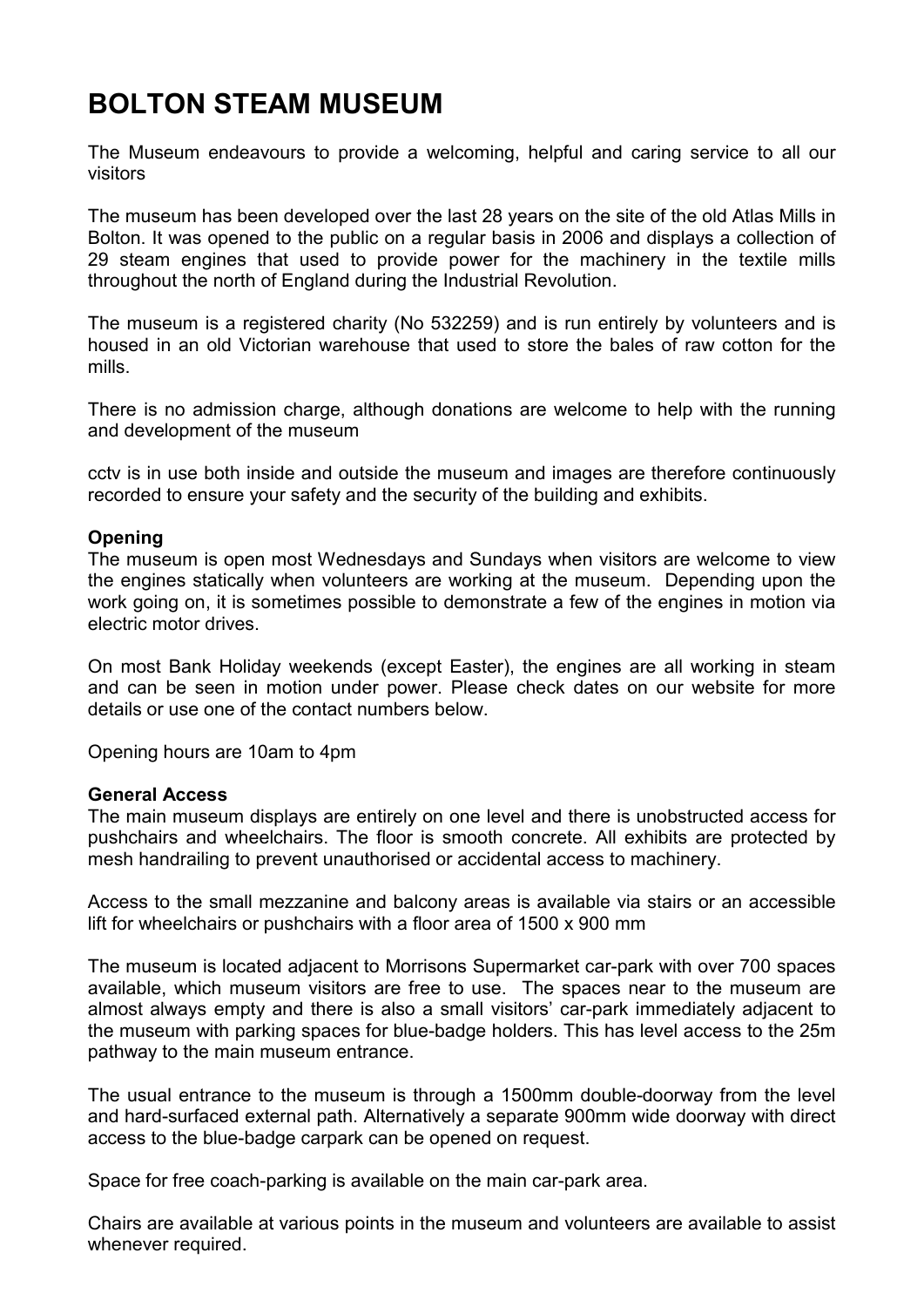## **Displays**

Many of the engines are very large and are up to 5m (15ft) tall. When working, the engines are hot and produce a certain amount of noise. The building can get quite warm in the summer when the sun shines through the windows in the roof and the engines radiate heat. There is no heating in the building, so temperatures in winter can be low when the engines are not running.

Information panels use large-font text and are displayed at a convenient height for reading from a standing position or from a wheelchair.

There is a 4-page brief guide to the museum exhibits given to all visitors on arrival. A large returnable laminated version of this in A3 size is available on request. A fully-illustrated souvenir guide to the museum collection is available for sale at the door at modest cost.

We positively welcome family groups, but because of the nature of the exhibits when in motion, we request that children are accompanied and supervised by a responsible adult at all times.

Educational worksheets for children are available at the door on request

## **Guided Tours**

These can be provided by museum staff. Tours with live description/commentary are available for visitors with visual impairments.

#### **Photography**

There is an extensive collection of photographs of the engines available for viewing on our website but visitors are welcome to take their own pictures in the museum for personal, non-commercial purposes

#### **Other items**

Although all the engine collection is on display, there is a considerable other archive material in store elsewhere in Bolton. This includes books, leaflets, drawings, company catalogues and photographs which are stored off-site. A database of the items is maintained at the museum, but please contact us in advance to make arrangements if you wish to view any of the items.

#### **Planning your visit**

The museum is located on Morrisons Supermarket site off Chorley Old Road Bolton, approximately 1.5 NW of Bolton town centre and is adjacent to Morrisons petrol station.

There is a downloadable map on our website. www.nmes.org and the museum is shown on Google ,maps

You can plan your journey by public transport using www.traveline.infol simply by entering your postcode and ours which is BL1 4EU.

The nearest railway station is Bolton, which is approximately 1.5 miles away where taxis are available (see contact details) and is adjacent to the bus interchange.

From the bus Interchange, No 125 (service every 10 minutes on weekdays and Saturdays, every 30 minutes on Sundays) or No 520 (service approx. every 30 minutes), run past Morrisons Supermarket on Chorley Old Road. The museum is a 3 minute walk from the nearest bus stop.